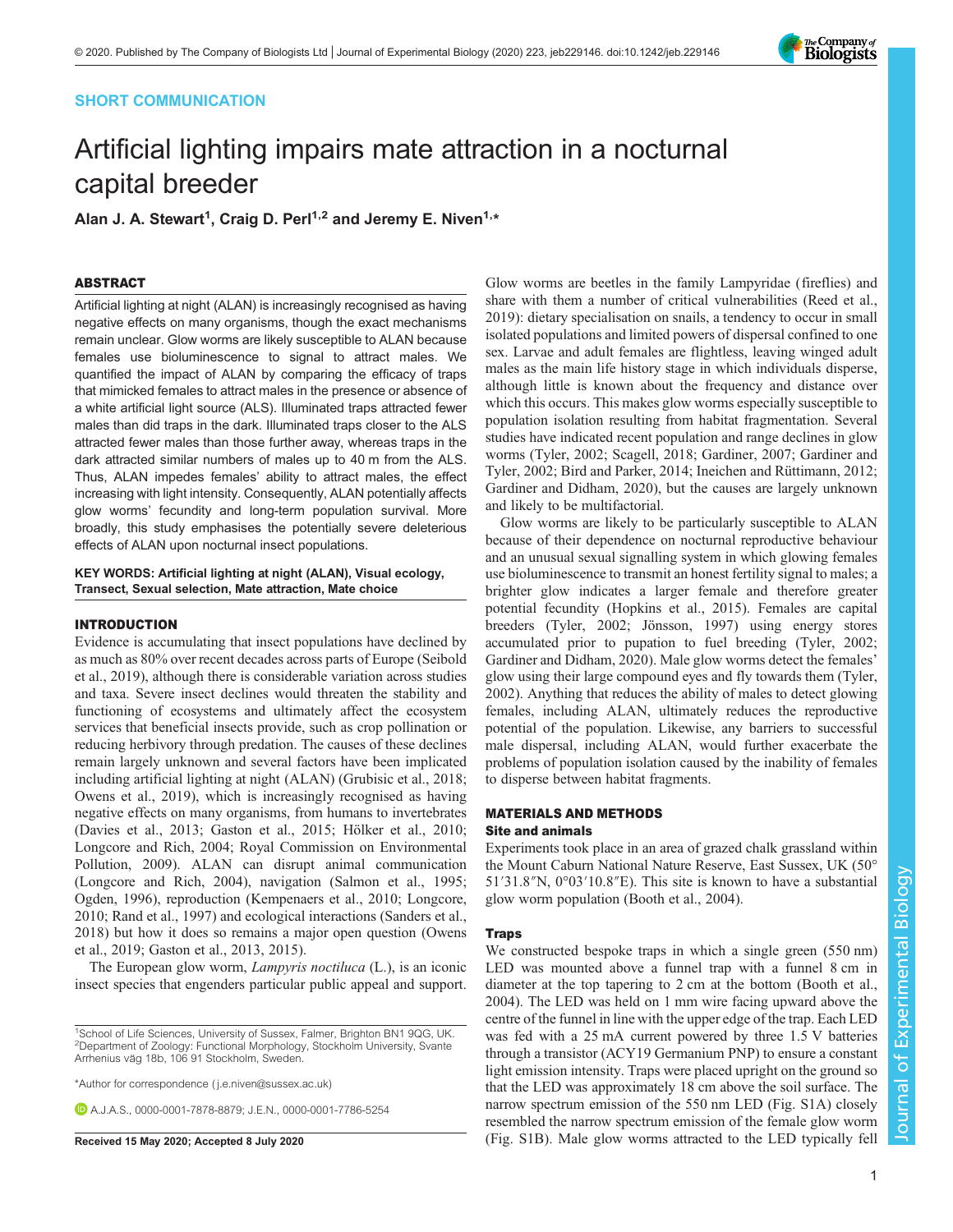<span id="page-1-0"></span>through the funnel into the collection vessel below, where they were temporarily retained. We observed no adverse effects on the subsequent behaviour of the male glow worms caught in these traps.

# Lighting

To simulate typical LED street lights, we used a Solaris Megastar™ SLA24A/h lamp (Nightsearcher Ltd, Farlington, UK) mounted facing horizontally at 2.75 m above the ground on a metal tripod and powered by a 12 V battery. The emission spectrum of this artificial light source (ALS) [\(Fig. S1C\)](https://jeb.biologists.org/lookup/doi/10.1242/jeb.229146.supplemental) resembled the emission spectrum of a typical LED street light ([Elvidge et al., 2010](#page-3-0); [Rowse et al., 2016\)](#page-4-0). Illuminance emitted by the ALS, measured by a light meter (Handyman TEK1336, Newhaven, UK), decayed with distance from the lamp to below the level of detection at 55 m ([Fig. S2](https://jeb.biologists.org/lookup/doi/10.1242/jeb.229146.supplemental)).

## **Transect**

Two transects were established along level ground running due east and due west from a single ALS, so that it could be shone directly along either transect. Single traps were positioned at 5 m intervals along each transect. Throughout 2016 and 2017, these transects spanned 50 m in each direction from the ALS (20 traps). Throughout 2018 and 2019, additional traps were added to span up to 55 m from the ALS (22 traps).

# Procedure

Experiments occurred between 21:00 h and 23:00 h, during June and July 2016–2019, at temperatures >17°C and wind speeds <4 on the Beaufort scale. The first part of the experiment ran for ∼40 min with the ALS shining along one transect (selected at random), leaving the opposite transect in darkness. This was repeated ∼15 min later but with the lamp facing in the opposite direction. At the end of each run, male glow worms inside each trap were counted and released. Trap LEDs were not turned on until the ALS was on, and were turned off before the ALS was turned off. When experiments were run on consecutive nights, the direction in which the lamp shone in the first run was reversed.

## Statistical analysis

All statistical analyses were conducted in R v3.5.1 [\(http://www.R](http://www.R-project.org/)[project.org/](http://www.R-project.org/)). The number of males in the traps was analysed using Poisson family generalised linear mixed effects models (GLMM) from the 'lme4' package ([Bates et al., 2015\)](#page-3-0), with count data as a response and trial nested within year as a random effect. For some models, traps were binned into pairs based upon distance from the ALS to ensure model convergence. A maximal model was fitted initially [\(Table S1](https://jeb.biologists.org/lookup/doi/10.1242/jeb.229146.supplemental)), and non-significant terms were removed stepwise until only significant terms remained. Significant model terms were assessed using Wald Chi-square tests (Type II ANOVA) from the 'Car' package ([Fox and Weisberg, 2019](#page-3-0)). Model selection was further verified by comparing AIC scores, with only the lowest scoring model selected. Post hoc comparisons of levels within significant model terms were conducted with the glht function within the 'multcomp' package [\(Hothorn et al., 2008](#page-3-0)). The P-values were adjusted to account for multiple comparisons.

## RESULTS AND DISCUSSION

The number of males attracted to each trap along either 50 m transect differed depending on the distance of the trap from the ALS: the further away, the greater the number of male glow worms that were attracted to the trap  $(\chi^2 = 299.90, Z = 10, P < 0.001;$  Fig. 1A; [Table S2](https://jeb.biologists.org/lookup/doi/10.1242/jeb.229146.supplemental)). The number of males attracted to the most distant trap was greater than in adjacent traps in both the illuminated and dark



Fig. 1. Artificial lighting at night (ALAN) reduces male glow worm attraction to traps. (A) The number of males attracted to each trap in the 50 m transects. (B) The number of males attracted to the 45 m trap in the transects when the 50 m trap was on or off. (C) The number of males attracted to the 50 m trap in the transects when the 55 m trap was absent or present. Each bar shows the mean (±s.d.) number of males. Numbers from the illuminated transect are shown in yellow, whilst numbers from the dark transect are shown in blue.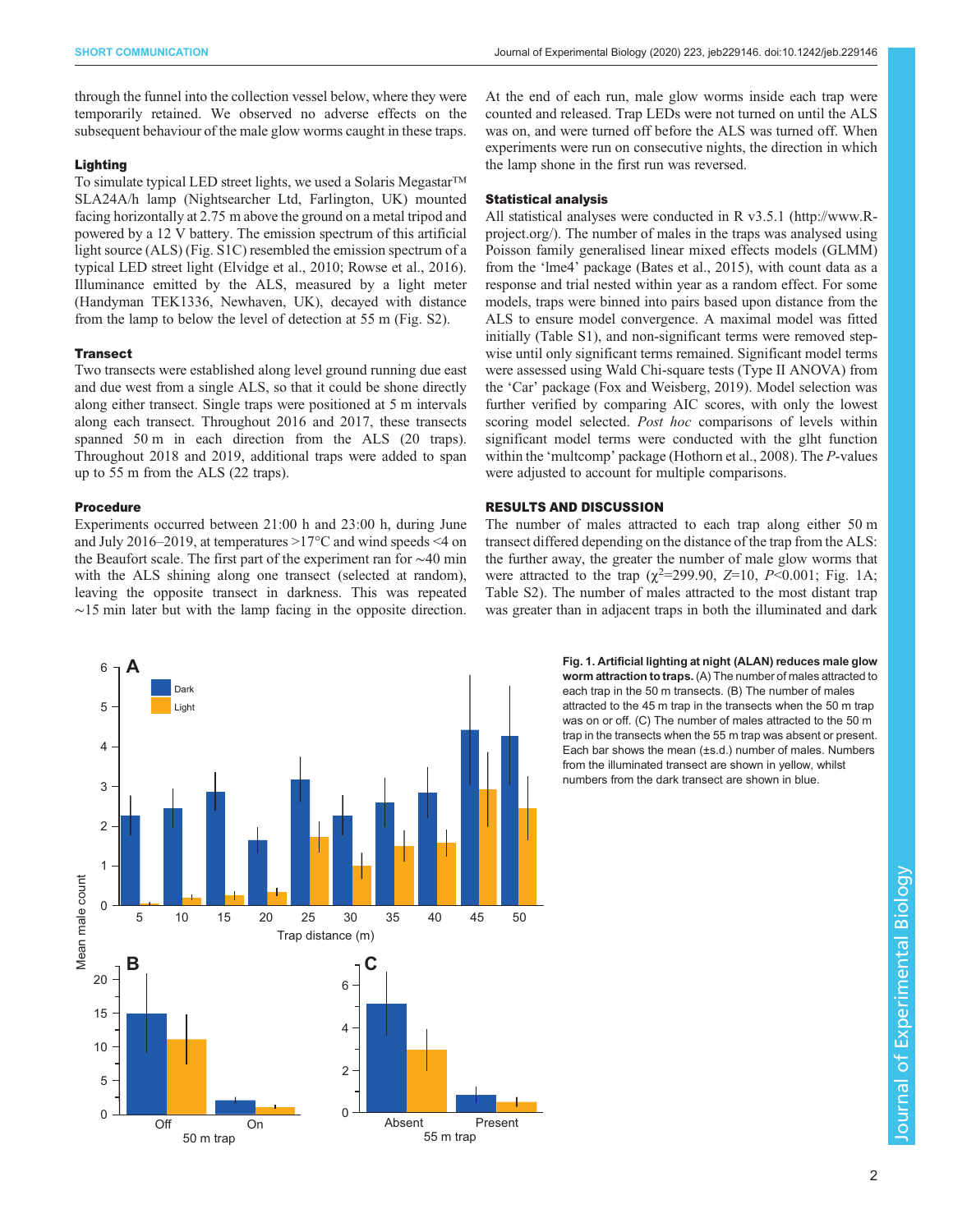transects [\(Fig. 1A](#page-1-0)). This may be due to the reduction in light intensity from the ALS allowing greater numbers of males to locate the traps or may be a consequence of males stopping at the first trap they encounter. To distinguish between these possibilities, we reduced or extended the transect length by a single trap. Turning off the 50 m trap significantly increased the number of males captured by the 45 m trap in both the illuminated and dark transects in comparison to when the 50 m trap was turned on  $(Z=3.88, d.f.=1,$ P<0.001; [Fig. 1](#page-1-0)B). Likewise, the addition of a 55 m trap to both transects caused a significant reduction in the number of males captured by the 50 m trap ( $Z=4.52$ , d.f.=1,  $P<0.001$ ; [Fig. 1C](#page-1-0)). These results are compatible with the terminal traps in each transect recruiting males from a larger area without competition from the neighbouring trap, coupled with these males stopping at the first trap they encounter, rather than a direct effect of reduced light intensity from the central light source.

We excluded the most distant traps (45–55 m) to avoid the marked increase in the number of males attracted to the final trap of the transect affecting subsequent analysis. We binned data from pairs of traps from the remaining region from 5 to 40 m, comparing the illuminated and dark transects. Combined, traps in the dark transect attracted significantly more males than did traps in the illuminated transect  $(\chi^2$ =78.92, d.f.=3, P<0.001; Fig. 2). Moreover, comparison of the number of males caught by traps in the dark transect with that at equivalent distances from the ALS in the illuminated transect revealed that dark traps attracted significantly more males  $(Z>3.15, d.f.=20, P<0.03; Fig. 2)$ . Thus, illumination from the ALS reduced the number of males captured by traps.

Illuminated traps at 5–10 m captured similar numbers of males to traps at 15–20 m from the ALS (Z=2.35, d.f.=20,  $P=0.24$ ), as did traps at 25–30 m compared with those at 35–40 m from the ALS  $(Z=0.83, d.f.=20, P=0.99)$ . However, male catch was significantly higher in illuminated traps at  $25-30$  m and  $35-40$  m than in traps at 5–10 m and 15–20 m on the same transect  $(Z>6.79, d.f.=20$ , P<0.001), demonstrating that the effect of ALAN on male capture diminished with distance from the central light source. In contrast, within the dark transect there was no difference in the number of males captured by traps, irrespective of their distance from the ALS up to 40 m  $(Z<1.85, d.f.=20, P>0.55)$ . The impact of direct illumination was so great that dark traps within 20 m of the central light source had a greater catch than did illuminated traps 25–40 m away  $(Z>3.63, d.f.=20, P<0.03)$ . Indeed, dark traps caught significantly more males than illuminated traps at all distances



Fig. 2. Proximity to an artificial light source reduces trap efficacy. The mean (±s.d.) number of males attracted to binned pairs of traps in the illuminated or dark transects.

 $(Z>3.15, d.f.=20, P<0.03)$ . This increased ability of traps in the dark transect to attract males in comparison with traps at an equivalent distance in the illuminated transect extended to 55 m from the ALS  $(Z=4.22, d.f.=1, P>0.001)$ .

ALAN reduced the ability of traps containing a 550 nm LED that mimicked female glow worms ([Booth et al., 2004](#page-3-0)) to attract males. The number of males attracted was reduced by ∼95% within 10 m of the ALS, and though the impact of ALAN diminished with distance, it remained severe; traps within 5–20 m attracted 85% fewer males than those 25–40 m away. Indeed, direct illumination reduced the ability to attract males even 55 m from the ALS. Traps in the dark always attracted a greater number of males than directly illuminated traps and attracted similar numbers of males irrespective of their distance from the ALS. Thus, direct illumination by ALAN would severely reduce the ability of female glow worms to attract males over long distances, affecting reproduction and, consequently, long-term population survival.

The reduction in the ability of females to attract males may be a consequence of the mechanisms underpinning visual attraction in male European glow worms ([Booth et al., 2004\)](#page-3-0). Male glow worms are attracted to the ∼550 nm narrow band emission of a female [\(Fig.](https://jeb.biologists.org/lookup/doi/10.1242/jeb.229146.supplemental) [S1A\)](https://jeb.biologists.org/lookup/doi/10.1242/jeb.229146.supplemental) and to LEDs that closely mimic this ([Fig. S1B\)](https://jeb.biologists.org/lookup/doi/10.1242/jeb.229146.supplemental) but combining this signal with short wavelength light of ∼485 nm substantially reduces attraction ([Booth et al., 2004\)](#page-3-0). Therefore, the prominent short wavelength peak at ∼450 nm in the ALS emission spectrum [\(Fig.](https://jeb.biologists.org/lookup/doi/10.1242/jeb.229146.supplemental) [S1C](https://jeb.biologists.org/lookup/doi/10.1242/jeb.229146.supplemental)) may also reduce male attraction. Additional mechanisms may also play a role in reducing the attractiveness of the female signal. For example, the luminance produced by the ALS illumination and the foliage surrounding a female may reduce the contrast of the female signal. Light adaptation of L. noctiluca photoreceptors may also play an important role but, to our knowledge, it has not been described. Photoreceptors of *Photinus* fireflies show saturating responses to light flashes over just two log units of intensity, suggesting that they have a limited ability to encode high light intensities [\(Cronin et al., 2000\)](#page-3-0). Consequently, the increased absorption of photons by male photoreceptors exposed to ALAN may cause light adaptation [\(Laughlin, 1989\)](#page-4-0), reducing sensitivity to the female signal.

Peripheral traps in both transects attracted unexpectedly large numbers of males, which is consistent with males being attracted to and stopping at the first trap they encounter. The linear structure of our transects may have exaggerated this effect because males flying along the transect must encounter one trap first. More typically, females are spread throughout a landscape, though several may be glowing within close proximity. Although males have previously been shown to prefer brighter females ([Hopkins et al., 2015\)](#page-3-0), this may be influenced by the order in which females are encountered, reducing the advantage of being larger and glowing more strongly.

Directly illuminated females may need to glow for longer to attract males or, in the worst cases, may be unable to attract one at all. Unmated females have been recorded glowing for many weeks to attract males [\(Tyler, 2002\)](#page-4-0). However, prolonged glowing consumes energy, potentially diverting it from the production of eggs, which develop fully only after mating ([Tyler, 2002;](#page-4-0) [Hopkins](#page-3-0) [et al., 2015\)](#page-3-0), reducing fecundity when mating occurs ([Gardiner and](#page-3-0) [Tyler, 2002\)](#page-3-0). It could also increase predation risk, thereby reducing survival, though their toxicity means female glow worms have few predators [\(Tyler, 2002\)](#page-4-0). Smaller females producing a dimmer glow [\(Hopkins et al., 2015](#page-3-0)) and possessing lower energy reserves to sustain glowing may be affected disproportionately. ALAN may also cause males to spend more time engaged in search flights, depleting their energy reserves and impeding their ability to find a mate. Moreover, ALAN may prevent males from expressing their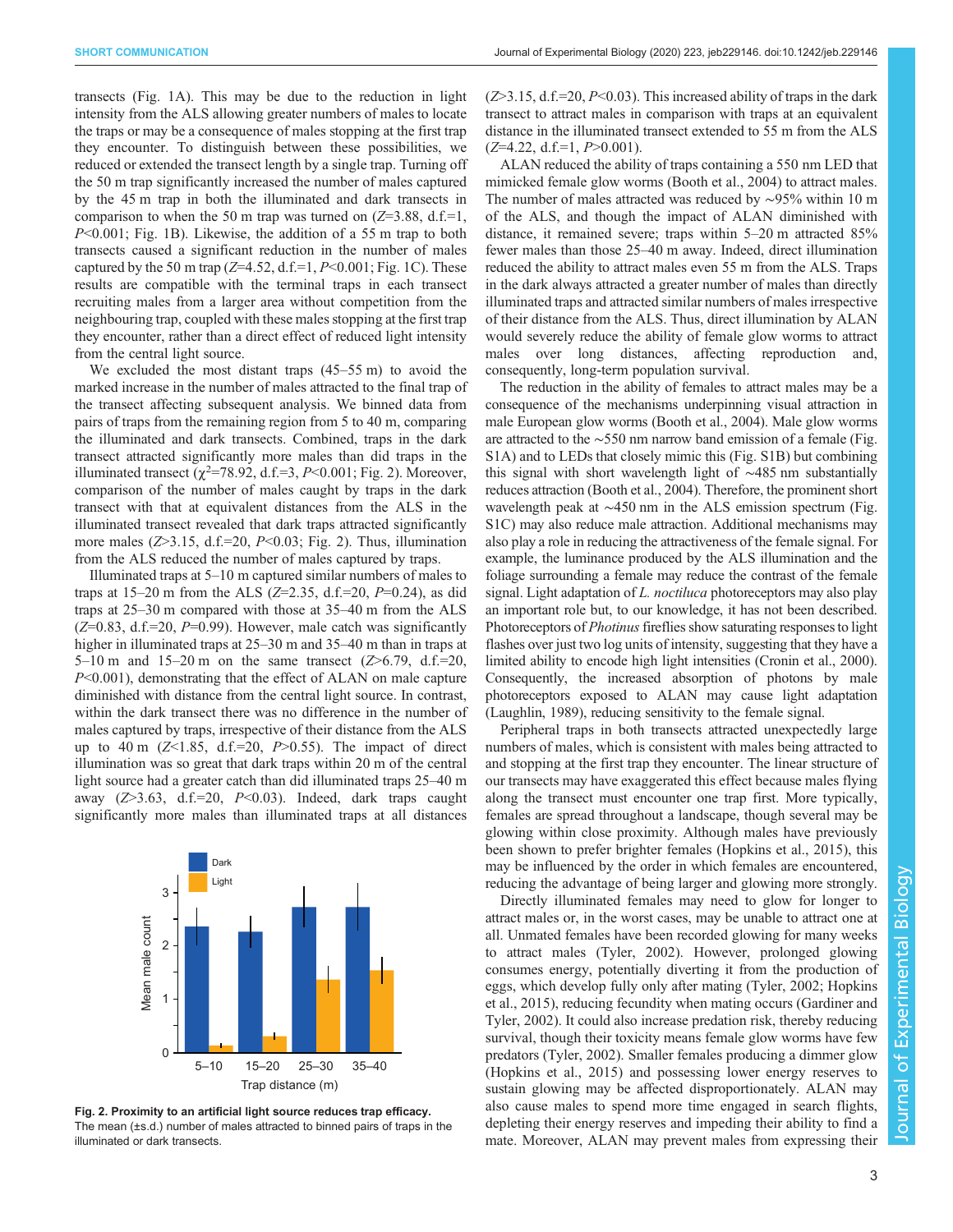<span id="page-3-0"></span>Although street lighting has been widespread in the UK since the 1930s, there has been recent, widespread replacement of narrowspectrum orange low-pressure sodium lamps and high-pressure sodium lamps by broad-spectrum 'white' LED lighting ([Royal](#page-4-0) [Commission on Environmental Pollution, 2009](#page-4-0); De Almeida et al., 2014; [Pawson and Bader, 2014; Rowse et al., 2016\)](#page-4-0). Low-pressure sodium lamps have a narrow spectral emission dominated by the D-lines near 589 nm (Kirchhoff and Bunsen, 1860), whereas typical 'white' LED street lights have a broad spectrum with a short wavelength peak near 450 nm and a broad, long wavelength peak spanning ∼490–690 nm (Elvidge et al., 2010; [Rowse et al., 2016\)](#page-4-0). The spectral sensitivity of *L. noctiluca* photoreceptors is unknown but those of Photinus fireflies have narrow spectral sensitivities, which suggests that the emission spectrum of low-pressure sodium lights may interfere less with female glow worm signals than broadspectrum LED street lights, though this remains untested. The similarity between the emission spectra of typical 'white' LED street lights and the ALS employed in this study [\(Fig. S1C](https://jeb.biologists.org/lookup/doi/10.1242/jeb.229146.supplemental)) suggests that the impact of direct illumination on male glow worms' ability to find females demonstrated by our experiments is representative of the impact of direct street lighting. Whether European glow worm populations are as severely affected as our results suggest depends upon their proximity to direct street lighting. Furthermore, our findings indicate that females can attract males even when signalling close to LED street lighting, provided they are not directly illuminated, because of the rapid attenuation of illumination with distance from the ALS [\(Fig. S2\)](https://jeb.biologists.org/lookup/doi/10.1242/jeb.229146.supplemental).

Light pollution is now widespread; one recent study suggesting that 80% of the Earth's skies are affected in this way (Kyba et al., 2017). In Europe, where L. noctiluca is found, 99% of skies are light polluted (Kyba et al., 2017). LED street lighting has made light pollution increasingly intrusive in the natural environment, extending its impact to a wider range of species ([Royal Commission on](#page-4-0) [Environmental Pollution, 2009](#page-4-0); Gaston et al., 2015). Indeed, light pollution is present across much of the known range of glow worms in England and Wales (R. Scagell and J. P. W. Scharlemann, personal communication), though how much of this is direct illumination and how much is indirect is unknown. Consequently, the presence of ALAN throughout their range may have substantial effects upon glow worm populations, though this may be less severe than the worst possible case predicted by our experiments if it does not involve direct illumination. Simple measures such as screening of glow worm sites from ALAN or the use of baffles on luminaires to reduce stray light could improve the sustainability of glow worm populations by ensuring direct illumination is restricted to those areas where it is needed, such as roads and pedestrian footpaths. ALAN may also affect other aspects of glow worm life history such as gene exchange between separate populations; whether illuminated areas act as barriers to male dispersal is unknown but would repay further study.

## Acknowledgements

We thank Jörn Scharlemann, Wiebke Schuett and Tom Stewart for help with experiments, and Chris Wade for the loan of the light source. We also thank Noora Nevala and Tom Baden for the use of their spectrophotometer.

### Competing interests

The authors declare no competing or financial interests.

#### Author contributions

Conceptualization: A.J.A.S., J.E.N.; Methodology: A.J.A.S., J.E.N.; Formal analysis: C.D.P.; Investigation: A.J.A.S., J.E.N.; Data curation: A.J.A.S.; Writing - original draft: A.J.A.S., J.E.N.; Writing - review & editing: A.J.A.S., C.D.P., J.E.N.; Visualization: C.D.P., J.E.N.; Supervision: A.J.A.S., J.E.N.; Project administration: A.J.A.S., J.E.N.; Funding acquisition: A.J.A.S., J.E.N.

### Funding

This work was supported by the University of Sussex Research Development Fund (RDF8-005 to A.J.A.S. and J.E.N.) and a UKRI Biotechnology and Biological Sciences Research Council project grant (BB/S018093/1 to J.E.N. and A.J.A.S).

## Supplementary information

Supplementary information available online at <https://jeb.biologists.org/lookup/doi/10.1242/jeb.229146.supplemental>

## References

- Bates, D., Mä[chler, M., Bolker, B. and Walker, S.](https://doi.org/10.18637/jss.v067.i01) (2015). Fitting linear mixedeffects models using lme4. J. Stat. Softw. 67[, 1-48. doi:10.18637/jss.v067.i01](https://doi.org/10.18637/jss.v067.i01)
- Bird, S. and Parker, J. [\(2014\). Low levels of light pollution may block the ability of](https://doi.org/ 10.1007/s10841-014-9664-2) male glow-worms (Lampyris noctiluca [L.\) to locate females.](https://doi.org/ 10.1007/s10841-014-9664-2) J. Insect. Cons. 18, [737. doi: 10.1007/s10841-014-9664-2](https://doi.org/ 10.1007/s10841-014-9664-2)
- [Booth, D., Stewart, A. J. A. and Osorio, D.](https://doi.org/10.1242/jeb.01044) (2004). Colour vision in the glow-worm Lampyris noctiluca [\(L.\) \(Coleoptera: Lampyridae\): evidence for a green-blue](https://doi.org/10.1242/jeb.01044) chromatic mechanism. J. Exp. Biol 207[, 2373-2378. doi:10.1242/jeb.01044](https://doi.org/10.1242/jeb.01044)
- Cronin, T. W., Järvilehto, M., Weckström, M. and Lall, , A. B. (2000). Tuning of [photoreceptor spectral sensitivity in fireflies \(Coleoptera: Lampyridae\).](https://doi.org/10.1007/s003590050001) J. Comp. Physiol. A 186[, 1-12. doi:10.1007/s003590050001](https://doi.org/10.1007/s003590050001)
- [Davies, T. W., Bennie, J., Inger, R., Hempel Ibarra, N. and Gaston, K. J.](https://doi.org/10.1111/gcb.12166) (2013). [Artificial light pollution: are shifting spectral signatures changing the balance of](https://doi.org/10.1111/gcb.12166) species interactions? Glob. Change Biol. 19[, 1417-1423. doi:10.1111/gcb.12166](https://doi.org/10.1111/gcb.12166)
- [De Almeida, A., Santos, B., Paolo, B. and Quicheron, M.](https://doi.org/10.1016/j.rser.2014.02.029) (2014). Solid state lighting review—[potential and challenges in Europe.](https://doi.org/10.1016/j.rser.2014.02.029) Renew. Sust. Energ. Rev. 34[, 30-48. doi:10.1016/j.rser.2014.02.029](https://doi.org/10.1016/j.rser.2014.02.029)
- [Elvidge, C. D., Keith, D. M., Tuttle, B. T. and Baugh, K. E.](https://doi.org/10.3390/s100403961) (2010). Spectral [identification of lighting type and character.](https://doi.org/10.3390/s100403961) Sensors 10, 3961-3988. doi:10.3390/ [s100403961](https://doi.org/10.3390/s100403961)
- Fox, J. and Weisberg, S. (2019). An R Companion to Applied Regression, 3rd edn. Thousand Oaks, CA: Sage. [https://socialsciences.mcmaster.ca/jfox/](https://socialsciences.mcmaster.ca/jfox/Books/Companion/) [Books/Companion/](https://socialsciences.mcmaster.ca/jfox/Books/Companion/)
- Gardiner, T. (2007). Short-term changes (2001-2005) in Glow-worm Lampyris noctiluca L. (Coleoptera: Lampyridae) abundance in Essex. Brit. J. Entomol. Nat. Hist. 20, 1-7.
- Gardiner, T. and Didham, R. K. [\(2020\). Glowing, glowing, gone? Monitoring long](https://doi.org/ 10.1111/icad.12407)[term trends in glow-worm numbers in south-east England.](https://doi.org/ 10.1111/icad.12407) Insect Conserv. Diver. 13[, 162-174. doi: 10.1111/icad.12407](https://doi.org/ 10.1111/icad.12407)
- Gardiner, T. and Tyler, J. (2002). Are glow-worms disappearing? Brit. Wild 13, 313-319.
- [Gaston, K. J., Bennie, J., Davies, T. W. and Hopkins, J.](https://doi.org/ 10.1111/brv.12036) (2013). The ecological [impacts of nighttime light pollution: a mechanistic appraisal.](https://doi.org/ 10.1111/brv.12036) Biol. Rev. Camb. Philos. Soc. 88[, 912-927. doi: 10.1111/brv.12036](https://doi.org/ 10.1111/brv.12036)
- Gaston, K. J., Visser, M. E. and Hölker, F. (2015). The biological impacts of [artificial light at night: the research challenge.](https://doi.org/10.1098/rstb.2014.0133) Phil. Trans. R. Soc. B 370, [20140133. doi:10.1098/rstb.2014.0133](https://doi.org/10.1098/rstb.2014.0133)
- [Grubisic, M., van Grunsven, R. H. A., Kyba, C. C. M., Manfrin, A. and Ho](https://doi.org/10.1111/aab.12440)̈lker, F. [\(2018\). Insect declines and agroecosystems: does light pollution matter?](https://doi.org/10.1111/aab.12440) Ann. App. Biol. 173[, 180. doi:10.1111/aab.12440](https://doi.org/10.1111/aab.12440)
- Hö[lker, F., Wolter, C., Perkin, E. K. and Tockner, K.](https://doi.org/10.1016/j.tree.2010.09.007) (2010). Light pollution as a biodiversity threat. Trends Ecol. Evol. 25[, 681-682. doi:10.1016/j.tree.](https://doi.org/10.1016/j.tree.2010.09.007) [2010.09.007](https://doi.org/10.1016/j.tree.2010.09.007)
- [Hopkins, J., Baudry, G., Candolin, U. and Kaitala, A.](https://doi.org/10.1098/rsbl.2015.0599) (2015). I'm sexy and I glow it: [female ornamentation in a nocturnal capital breeder.](https://doi.org/10.1098/rsbl.2015.0599) Biol. Lett 11, 20150599. [doi:10.1098/rsbl.2015.0599](https://doi.org/10.1098/rsbl.2015.0599)
- Hothorn, T., Bretz, F. and Westfall, P. [\(2008\). Simultaneous Inference in General](https://doi.org/10.1002/bimj.200810425) Parametric Models. Biom. J. 50[, 346-363. doi:10.1002/bimj.200810425](https://doi.org/10.1002/bimj.200810425)
- Ineichen, S. and Rüttimann, B. (2012). Impact of artificial light on the distribution of the common European glow-worm, Lampyris noctiluca (Coleoptera: Lampyridae). Lampyrid 2, 31-36.
- Jönsson, K. I. [\(1997\). Capital and income breeding as alternative tactics of resource](https://doi.org/10.2307/ 3545800) use in reproduction. Oikos 78[, 57-66. doi:10.2307/ 3545800](https://doi.org/10.2307/ 3545800)
- Kempenaers, B., Borgström, P., Loë[s, P., Schlicht, E. and Valcu, M.](https://doi.org/ 10.1016/j.cub.2010.08.028) (2010). [Artificial night lighting affects dawn song, extra-pair siring success, and lay date in](https://doi.org/ 10.1016/j.cub.2010.08.028) songbirds. Curr. Biol 20[, 1735-1739. doi: 10.1016/j.cub.2010.08.028](https://doi.org/ 10.1016/j.cub.2010.08.028)
- Kirchhoff and Bunsen [\(1860\). Chemical analysis by spectrum-observations.](https://doi.org/10.1080/14786446008642913) Philos. Mag. 20[, 89-109. doi:10.1080/14786446008642913](https://doi.org/10.1080/14786446008642913)
- Kyba, C. C. M., Kuester, T., de Miguel, A. S., Baugh, K., Jechow, A., Hölker, F. [Bennie, J., Elvidge, C. D., Gaston, K. J. and Guanter, L.](https://doi.org/10.1126/sciadv.1701528) (2017). Artificially lit